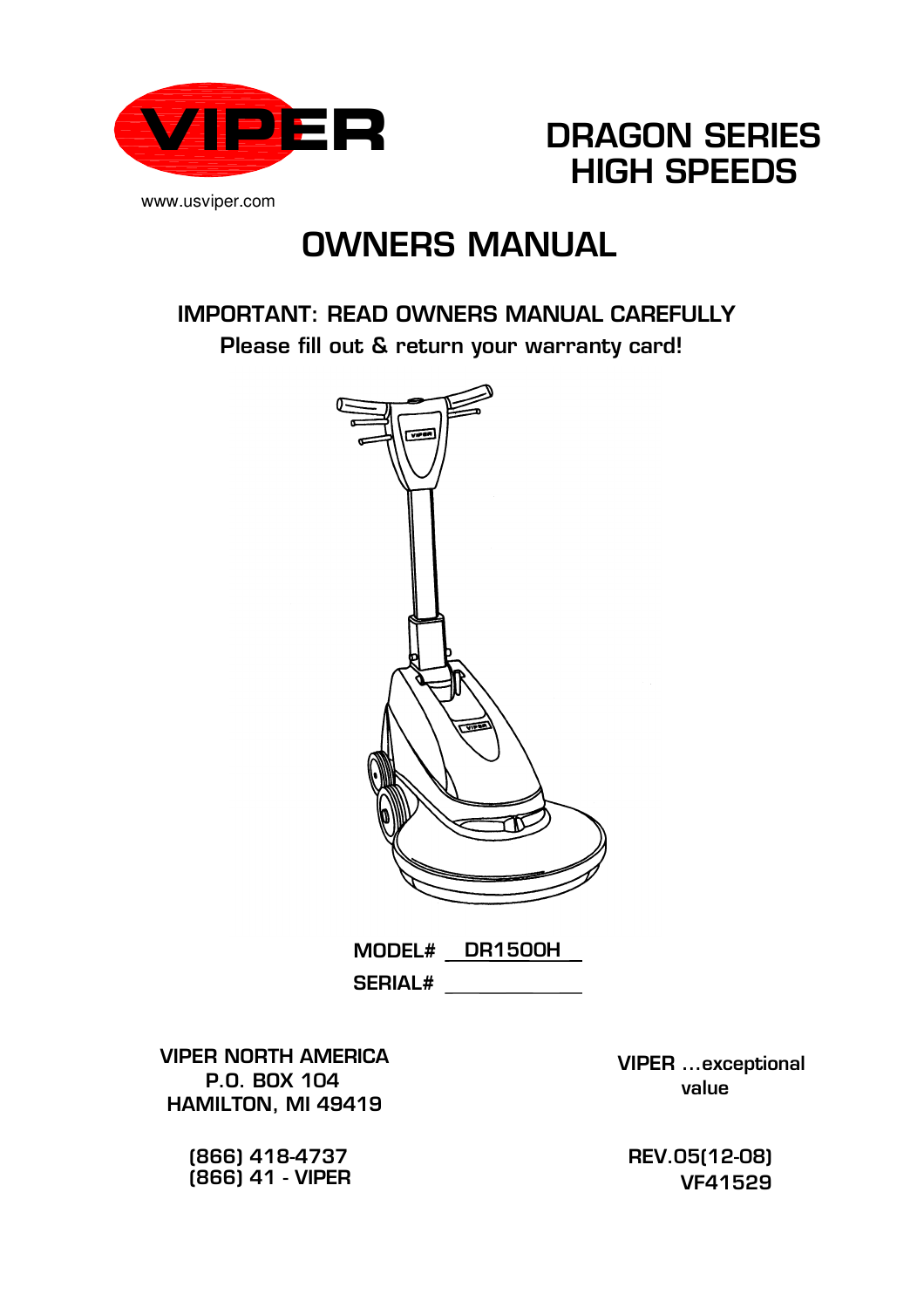

CONGRATULATIONS on your purchase of a Viper product, and welcome to the V.I.P. family. We appreciate your business and will do everything in our power to keep you happy with your purchase for many years to come.

As part of the V.I.P. family, you are entitled to the best protection by one of the most comprehensive warranties in

the industry.

Thank-you for purchasing Viper products!

Tom Vander Bie, CEO

### TABLE OF CONTENTS Ī

| <b>Safety Precautions</b>                | 3        |
|------------------------------------------|----------|
| <b>Machine Operation</b>                 |          |
| <b>Machine Maintenance &amp; Storage</b> |          |
| <b>Parts Lists</b>                       | $5 - 10$ |
| <b>Wiring Diagram</b>                    | 11       |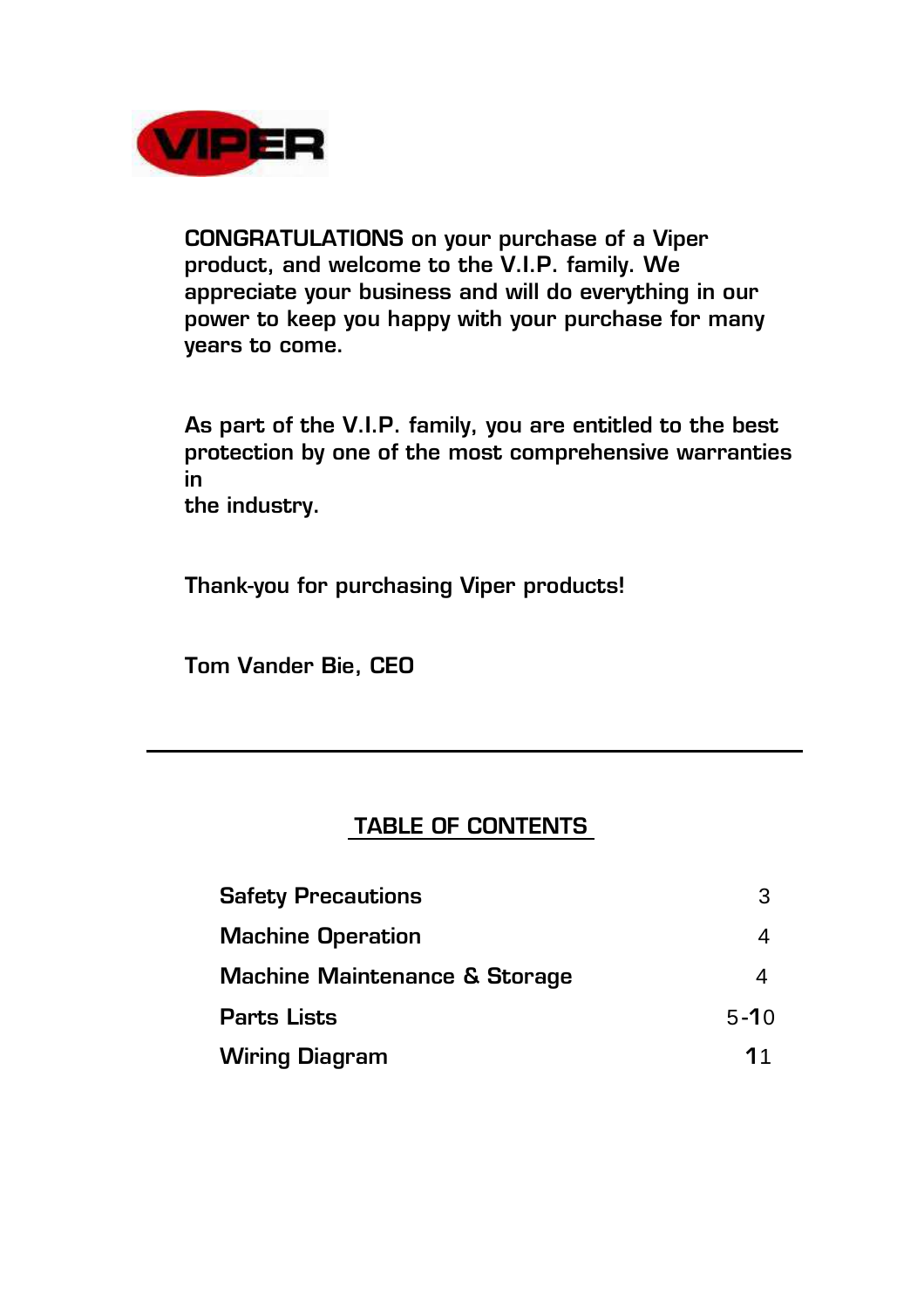

### **SAFETY PRECAUTIONS**

!!! This machine must be grounded! Grounding provides the path of least resistance for electrical current. To reduce the risk of electrical shock should the machine malfunction, the machine has a special grounding plug. Do not remove the ground pin under any circumstances!



This machine is intended for commercial use. It is constructed for use in an indoor environment and is not intended for any other use. Use only recommended accessories.

All operators shall read, understand and exercise the following safety precautions:

#### 1) Do not operate machine:

- Unless trained and authorized
- Unless you have read and understand operators manual
- In flammable or explosive areas.
- With damaged cord or plug.
- If not in proper operating condition.
- In outdoor areas.
- In standing water.
- With the use of extension cords.
- 2) Before operating machine:
	- Make sure all safety devices are in place and operate properly.
- 3) When using machine:
	- Do not run machine over cord.
	- Do not pull machine by cord or plug.
	- Do not pull cord around sharp edges or corners.
	- Turn power switch to "off " prior to unplugging machine.
	- Do not unplug by pulling on the cord.
	- Do not stretch cord.
	- Do not handle plug with wet hands.
	- Keep cord away from heated surfaces.
	- Do not pick up burning or smoking debris such as cigarettes, matches or hot ashes.
	- Report machine damage or faulty operation immediately.
- 4) Before leaving or servicing machine:
	- Turn off machine.
	- Unplug cord from outlet.
- 5) When servicing machine:
	- Unplug cord from outlet.
	- Use manufacturer supplied or approved replacement parts.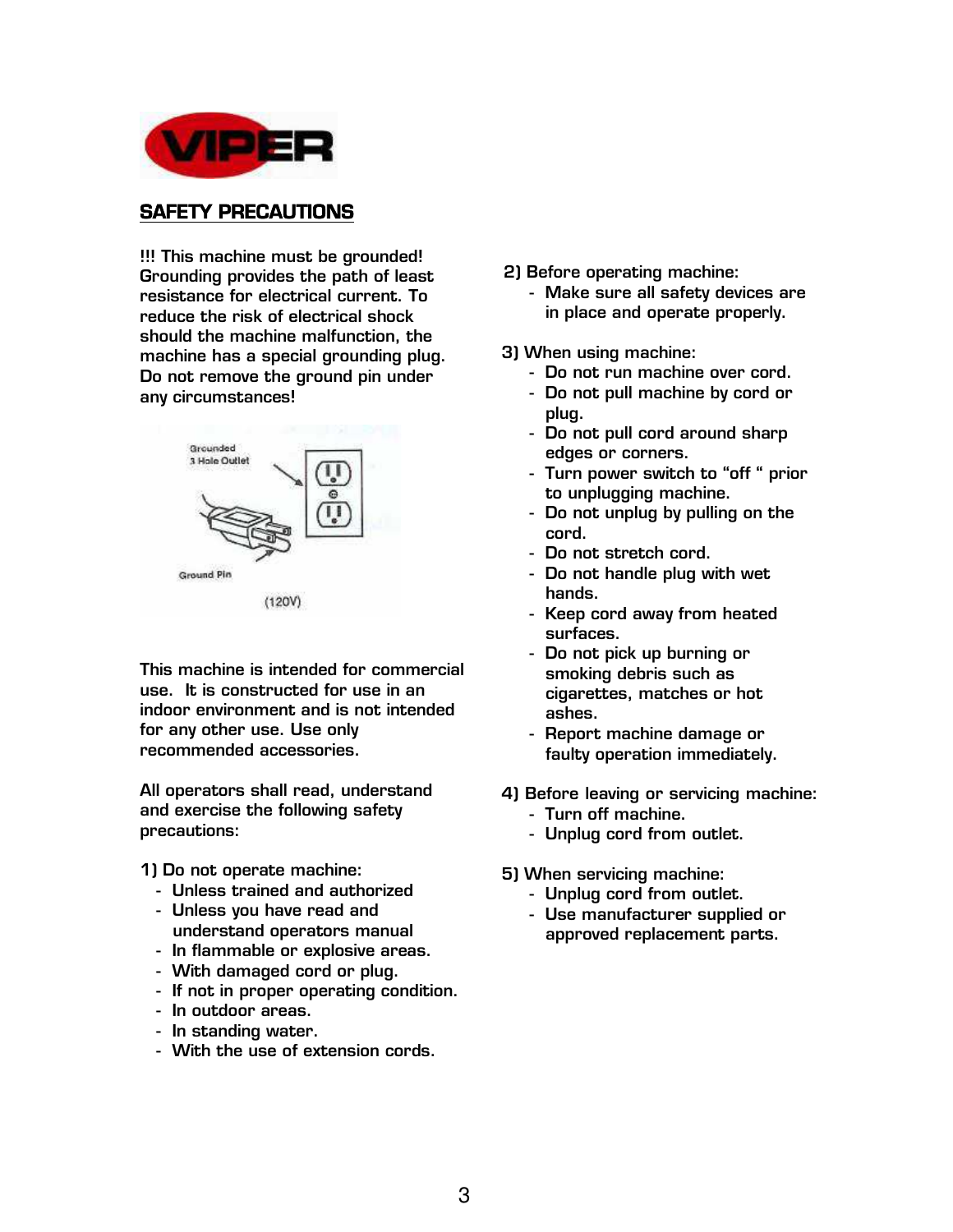# **Operation of High Speed Floor Machine**

\* Read operators manual thoroughly prior to operating or servicing this machine.

#### **GENERAL USE**

- 1] Remove any obstructions or other obstacles in the area which is to be cleaned.
- 2] Place handle in upright position and tilt machine back until handle rests on the floor.

#### **\* Be sure the machine is not plugged into an outlet.**

- 3] Remove the pad center gripping device by unscrewing the thumbscrews.
- 4] Place appropriate burnishing pad on pad driver and re-attach the center gripping device.
- 5] Place machine back into its upright position.
- 6] Plug power cord into grounded outlet.

#### **\* Do not use an extension cord in conjunction with the standard power cord.**

- 7] Adjust the handle height to a comfortable operating position.
- 8] To start the machine, push on the Red safety button on the top of the upper switch housing, and then squeeze either of the switch levers.
- 9] When the machine is in operation, both hands should be placed on the handle (switch housing).
- 10] To stop the machine at any time, simply release the switch lever, and the machine will stop automatically.

### **MAINTENANCE**

To keep the machine performing well for many years, please follow the following maintenance procedures.

### **\* Always confirm that the machine is unplugged prior to performing any maintenance or repairs.**

- 1] Unplug machine as soon as you are not using it.
- 2] Clean the outside of the machine with a mild cleaner.
- 3] Check power cord for any damage. If any damage is detected, replace the cord immediately.
- 4] Lubricate wheels with a water resistant lubricant every month.
- 5] Check machine for loose or missing nuts and bolts, and replace as necessary.
- 6] If the machine is used in a dusty environment, you may remove the motor cover and blow the motor clean with compressed air. This will allow for good ventilation and help the motor run cooler.

#### **STORAGE**

- 1] Unplug machine from power source.
- 2] Store in upright position in a dry area.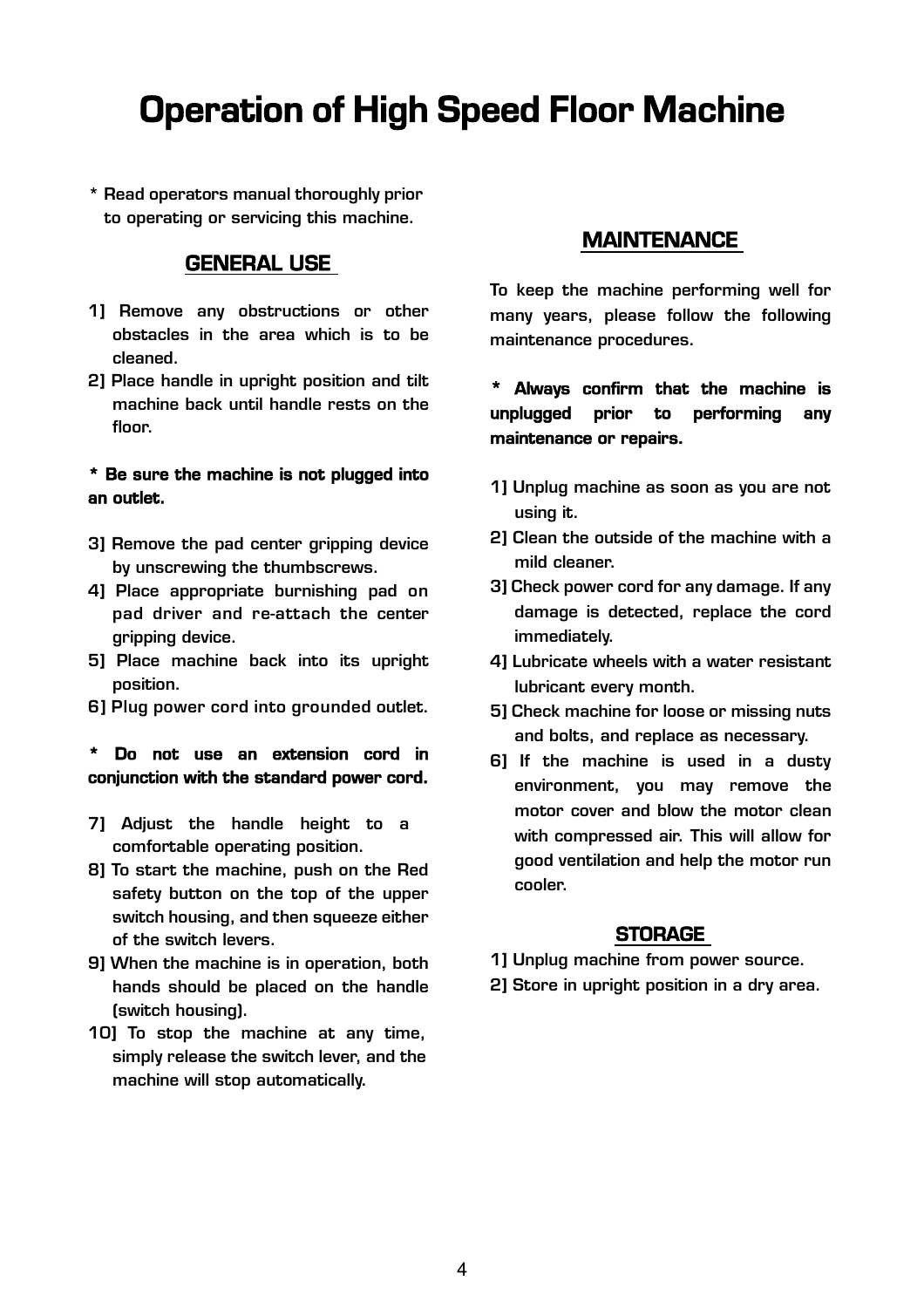

HANDLE GROUP FOR DR1500H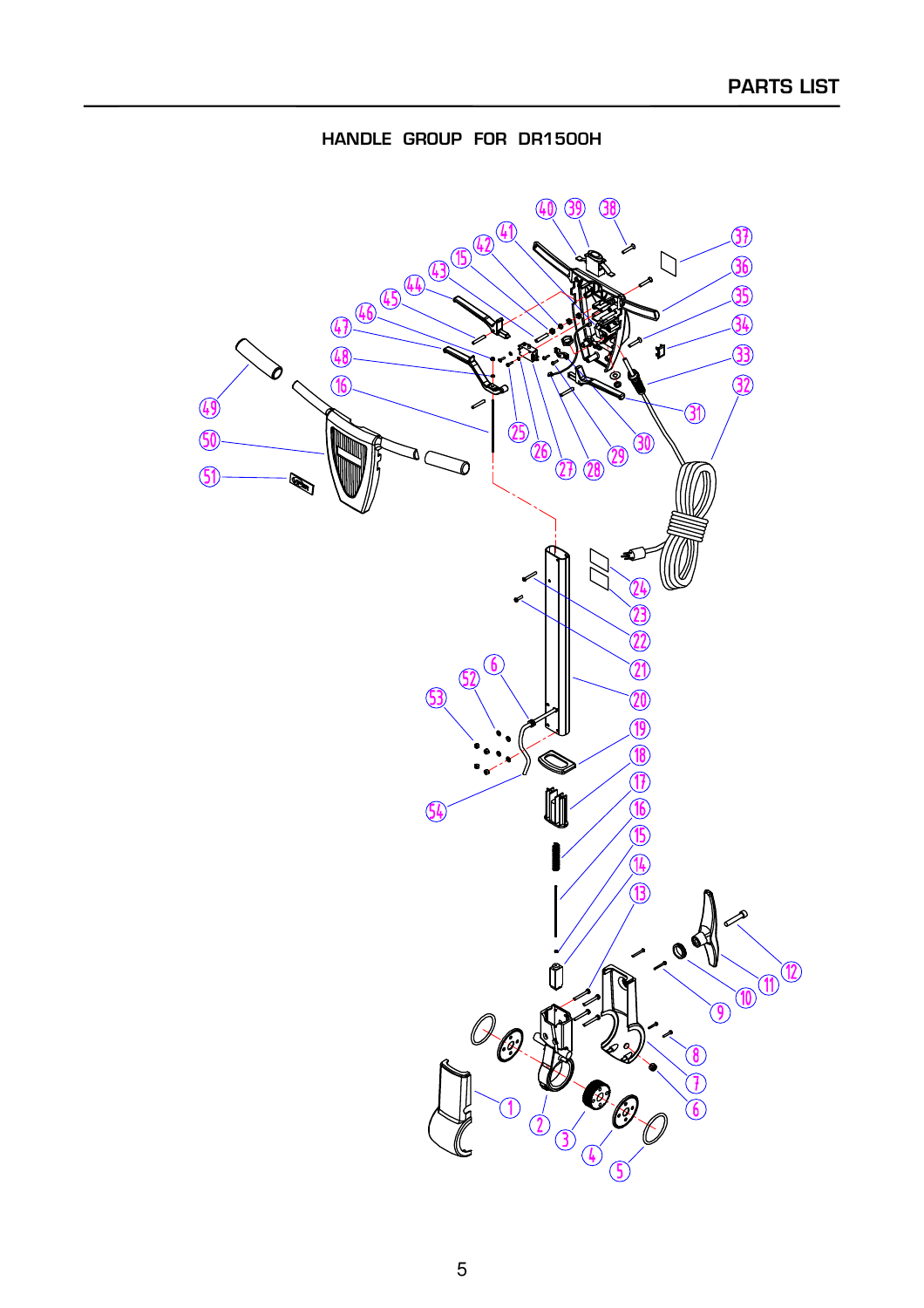## **HANDLE GROUP PARTS LIST FOR DR1500H**

| <b>DIA</b>     | <b>PART</b>   | <b>DESCRIPTION</b>             | <b>NO</b>      |
|----------------|---------------|--------------------------------|----------------|
| <b>NO</b>      | <b>NUMBER</b> |                                | <b>REQ'D</b>   |
| 1              | VF47009       | FRONT COVER, SEAT, GEAR        |                |
| $\overline{2}$ | VF47029       | <b>SEAT, GEAR</b>              | 1              |
| 3              | VF47028       | <b>GEAR</b>                    | 1              |
| 4              | GV40227       | WASHER, NYLON                  | $\overline{c}$ |
| 5              | GV40228       | "O" RING, GEAR SEAT            | $\overline{2}$ |
| 6              | VF50120       | <b>GROMMET</b>                 | $\overline{2}$ |
| 7              | VF47015       | REAR COVER, SEAT, GEAR         | 1              |
| 8              | VF14080       | SELF-TAPPING SCREW, ST4x25     | $\overline{c}$ |
| 9              | VF14087       | SELF-TAPPING SCREW, ST4x35     | $\overline{2}$ |
| 10             | VF47046       | <b>SEAL RING</b>               | 1              |
| 11             | VF47045       | HOOK, CABLE                    | 1              |
| 12             | VF13616       | HEX SCREW, M10x55              | 1              |
| 13             | GT13019       | HEX SCREW, M6x45               | $\overline{4}$ |
| 14             | VF47052       | <b>INSERT, LEVELING</b>        | 1              |
| 15             | GT13013       | NUT, M4                        | 4              |
| 16             | VF52117       | <b>ROD LEVELING</b>            |                |
| 17             | VF47007       | SPRING, LEVELING               | 1              |
| 18             | VF47033       | <b>RETAINER</b>                | 1              |
| 19             | VF47008       | <b>SEAL, TUBE</b>              | 1              |
| 20             | VF52116       | <b>TUBE</b>                    | 1              |
| 21             | VA13474       | SCREW, M5x16, PH               | 1              |
| 22             | VA13476       | SCREW, M5x40, PH               |                |
| 23             | VF52027       | DECAL, WARNING                 |                |
| 24             | VF41195       | <b>SERIAL TAG</b>              | 1              |
| 25             | VF14212       | SCREW, M3x25, PH               | $\overline{2}$ |
| 26             | VF13511       | WASHER, LOCK, INTERNAL TOOTH   | $\overline{2}$ |
| 27             | VF44203       | <b>SWITCH ASSY</b>             |                |
| 28             | VF45124       | <b>JUMP WIRE</b>               | 1              |
| 29             | VV13650       | SCREW, M4 x 10, PH             | $\overline{2}$ |
| 30             | VF48309       | <b>BLOCK, HANDLE CABLE</b>     | 1              |
| 31             | VF46703       | LEVELING HANDLE, SWITCH, LEFT  | 1              |
| 32             | VF45119       | CORD, POWER SUPPLY, STOW 14/3C | 1              |
| 33             | AS22009       | <b>STRAIN RELIEF, CORD</b>     | 1              |
| 34             | VF52019       | <b>COVER, SOLUTION LEVER</b>   | 1              |
| 35             | VF14226       | SCREW, FH, M6x35               | $\overline{2}$ |
| 36             | VF52118       | <b>REAR COVER</b>              | 1              |
| 37             | VF54029       | <b>DECAL, NOTICE</b>           | $\mathbf{1}$   |
| 38             | VF14218       | SCREW, M6x40, PH               | $\overline{2}$ |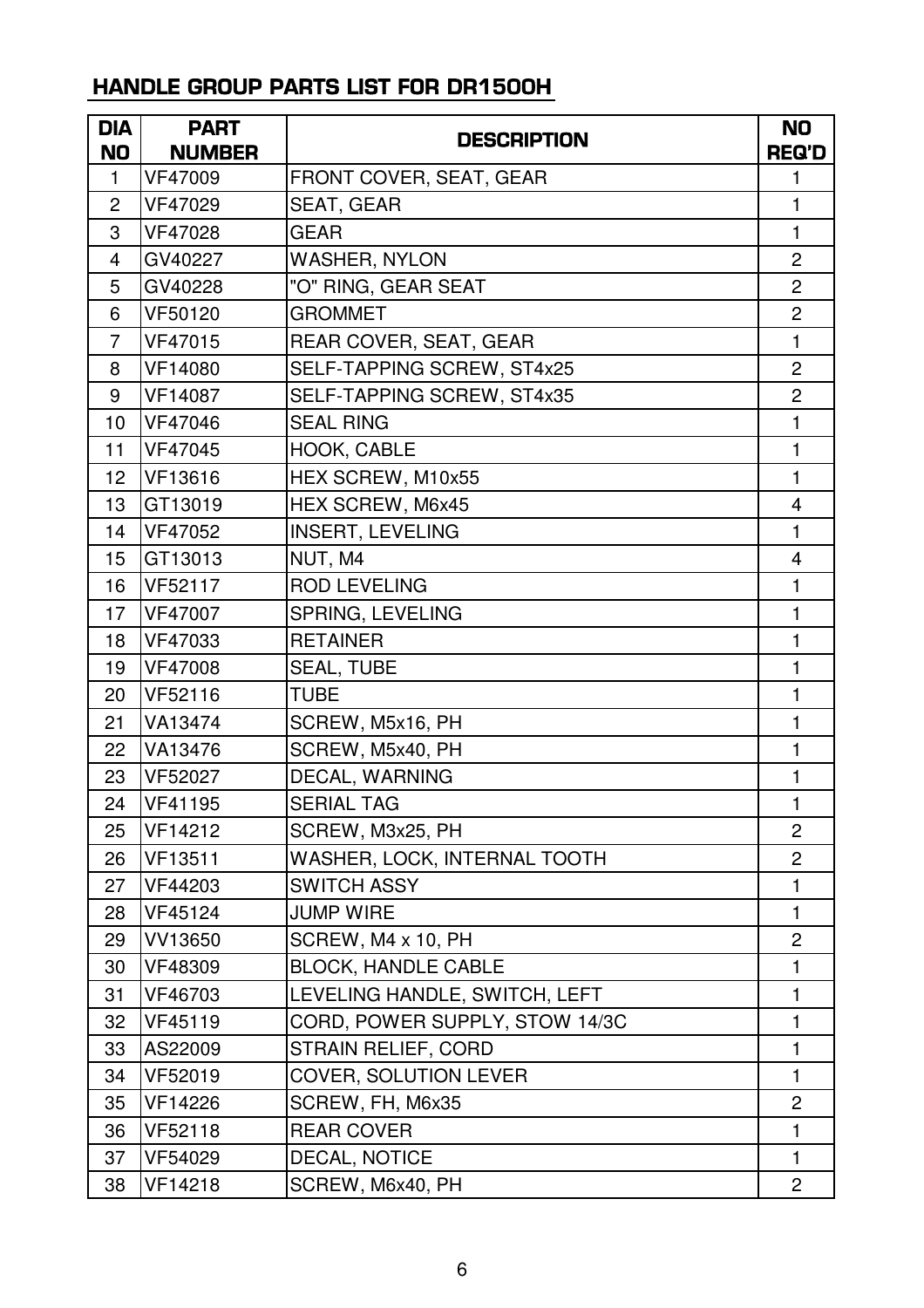## **HANDLE GROUP PARTS LIST FOR DR1500H**

| <b>DIA</b><br><b>NO</b> | <b>PART</b><br><b>NUMBER</b> | <b>DESCRIPTION</b>                     | <b>NO</b><br><b>REQ'D</b> |
|-------------------------|------------------------------|----------------------------------------|---------------------------|
| 39                      | VF46705                      | <b>SAFETY BLOCK</b>                    |                           |
| 40                      | GV40218                      | SPRING, SAFETY BLOCK                   |                           |
| 41                      | <b>VF99010C</b>              | CIRCUIT BREAKER, 17AMPS                |                           |
| 42                      | VF13527                      | WASHER, EXTERNAL TOOTH, $\Phi$ 4       |                           |
| 43                      | VF13526                      | HEX SOCKET SCREW, M4x30                |                           |
| 44                      | VF46704                      | LEVELING HANDLE, RIGHT, SWITCH         |                           |
| 45                      | VF48306                      | PIN, LEVER                             | 3                         |
| 46                      | GT13014                      | NUT, M4, NYLON INSERT                  |                           |
| 47                      | VF46707                      | LEVELING HANDLE, ROD                   |                           |
| 48                      | GT13017                      | BIG WASHER, PLAIN, $\phi$ 4x $\phi$ 16 |                           |
| 49                      | VF46706                      | <b>HANDLE GRIP</b>                     | $\overline{2}$            |
| 50                      | VF46701                      | FRONT COVER, HANDLE HOUSING            |                           |
| 51                      | VF47035A                     | "VIPER" LOGO                           |                           |
| 52                      | VF13600                      | WASHER, PLAIN, $\Phi$ 6                | 4                         |
| 53                      | VF13502                      | NUT, M6, NYLON INSERT                  | 4                         |
| 54                      | VF45120                      | CABLE, HANDLE, SJTW 14/3C              |                           |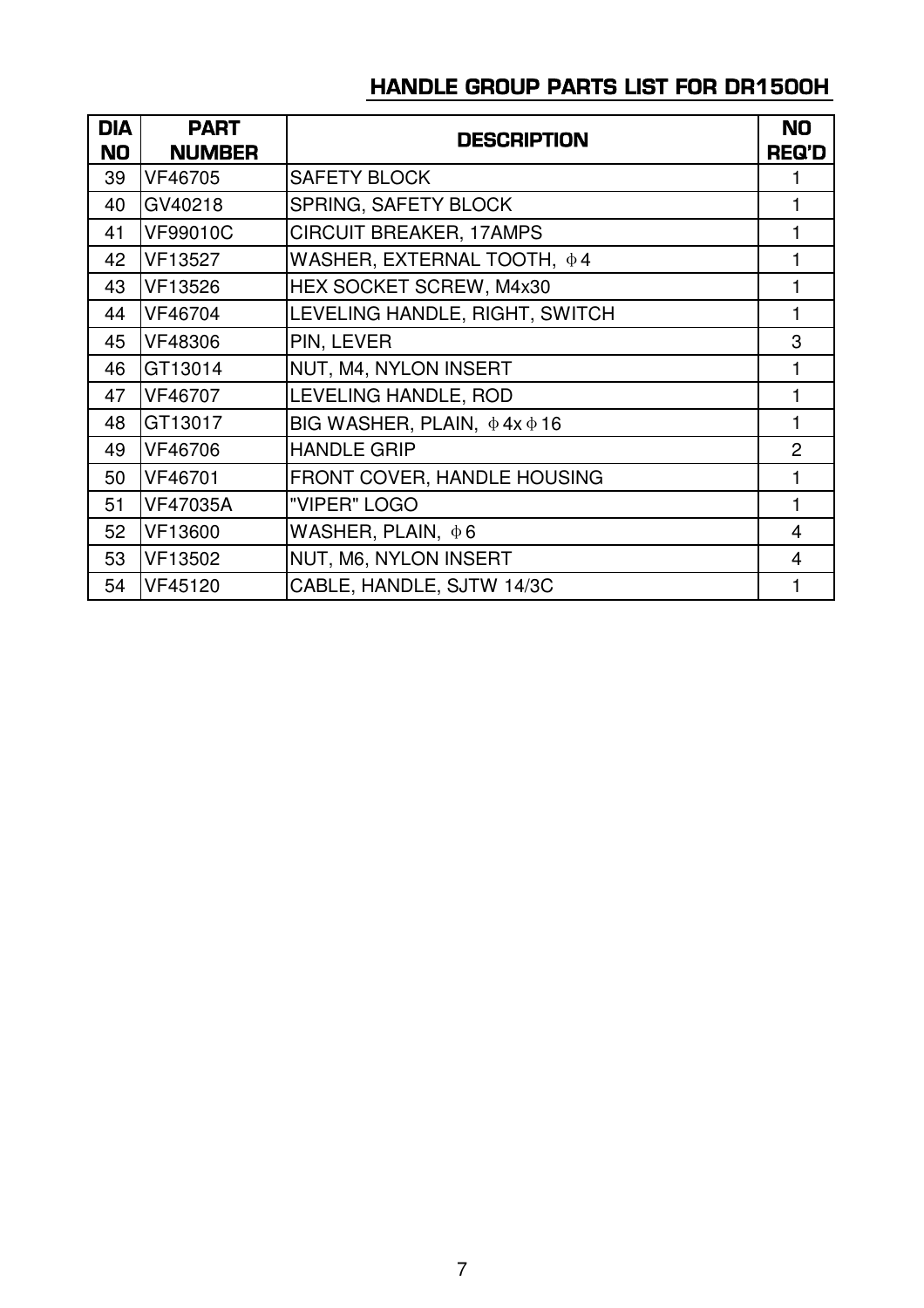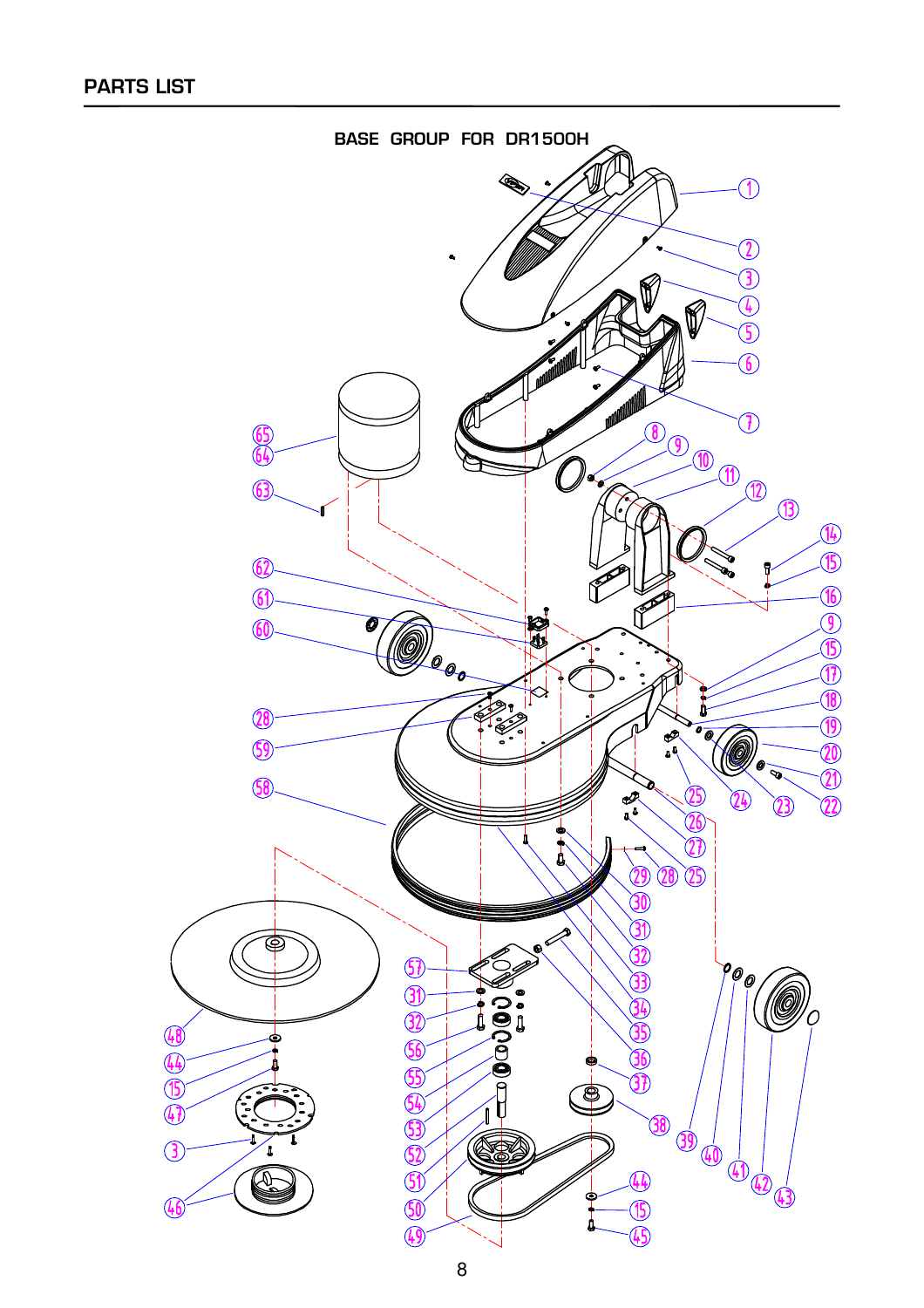### **BASE GROUP PARTS LIST FOR DR1500H**

| <b>DIA</b>     | <b>PART</b>     | <b>DESCRIPTION</b>                  | <b>NO</b>      |
|----------------|-----------------|-------------------------------------|----------------|
| <b>NO</b>      | <b>NUMBER</b>   |                                     | <b>REQ'D</b>   |
| 1              | VF52102A        | <b>UPPER COVER</b>                  |                |
| $\overline{2}$ | VF47035A        | "VIPER" LOGO                        | $\mathbf{1}$   |
| 3              | VA13484         | SELF-TAPPING SCREW, ST4x12          | $\overline{7}$ |
| $\overline{4}$ | VF52114         | PLASTIC STAND, RIGHT                | $\mathbf{1}$   |
| 5              | VF52115         | PLASTIC STAND, LEFT                 | 1              |
| 6              | <b>VF52101A</b> | LOWER COVER                         | 1              |
| $\overline{7}$ | VV20509         | SCREW, M5x10, PH                    | 4              |
| 8              | VF13503         | NUT, M8, NYLON INSERT               | 3              |
| 9              | VF13524         | <b>WASHER, PLAIN</b>                | $\overline{7}$ |
| 10             | <b>VF52104A</b> | RIGHT, ARM                          | 1              |
| 11             | VF52103A        | LEFT, ARM                           | $\mathbf{1}$   |
| 12             | VF47026         | <b>SEAL, UPPER COVER</b>            | $\overline{c}$ |
| 13             | GT13016         | SCREW, M8x60, HEX SOCKET            | 3              |
| 14             | VF14088         | SCREW, M8x25, HEX SOCKET            | $\overline{4}$ |
| 15             | VF13519         | WASHER, LOCK, $\Phi$ 8              | 10             |
| 16             | VF52105         | RISER, ARM                          | $\overline{2}$ |
| 17             | VF13607         | SCREW, M8x25                        | $\overline{4}$ |
| 18             | VF52011         | AXLE, TRANSPORTATION                | 1              |
| 19             | VF13520         | RETAINING RING, EXTERNAL, \$12      | $\overline{c}$ |
| 20             | VF52017         | WHEEL, 5"                           | $\overline{2}$ |
| 21             | <b>VF13666</b>  | WASHER, PLAIN, ¢12                  | $\overline{2}$ |
| 22             | VF44012         | SCREW, M5x12.7                      | $\overline{2}$ |
| 23             | VF50119         | WAVING WASHER, \$12                 | $\overline{2}$ |
| 24             | GV40235         | CLAMP BLOCK, AXLE                   | $\overline{c}$ |
| 25             | VV13621         | SELF-TAPPING SCREW, ST5x20          | 8              |
| 26             | VF52010         | <b>FRONT AXLE</b>                   | 1              |
| 27             | VF47038         | <b>CLAMP BLOCK, AXLE</b>            | $\overline{2}$ |
| 28             | VA13474         | SCREW, M5x16                        | 5              |
| 29             | <b>VF13474A</b> | WASHER, PLAIN, $\phi$ 5 x $\phi$ 16 | $\overline{c}$ |
| 30             | <b>VF13517</b>  | WASHER, PLAIN, $\Phi$ 8             | 8              |
| 31             | VF13518         | WASHER, LOCK, $\Phi$ 8              | 8              |
| 32             | VF13497         | SCREW, 3/8"-16                      | 4              |
| 33             | GT13004         | SELF-TAPPING SCREW, ST5x20          | $\overline{7}$ |
| 34             | VF52003         | <b>FRAME</b>                        | 1              |
| 35             | VF14009         | HEX SCREW, M10x65                   | 1              |
| 36             | VF14005         | NUT, M10                            | 1              |
| 37             | VF52008         | <b>SPACER</b>                       | 1              |
| 38             | VF52009G        | <b>DRIVING PULLEY</b>               | 1              |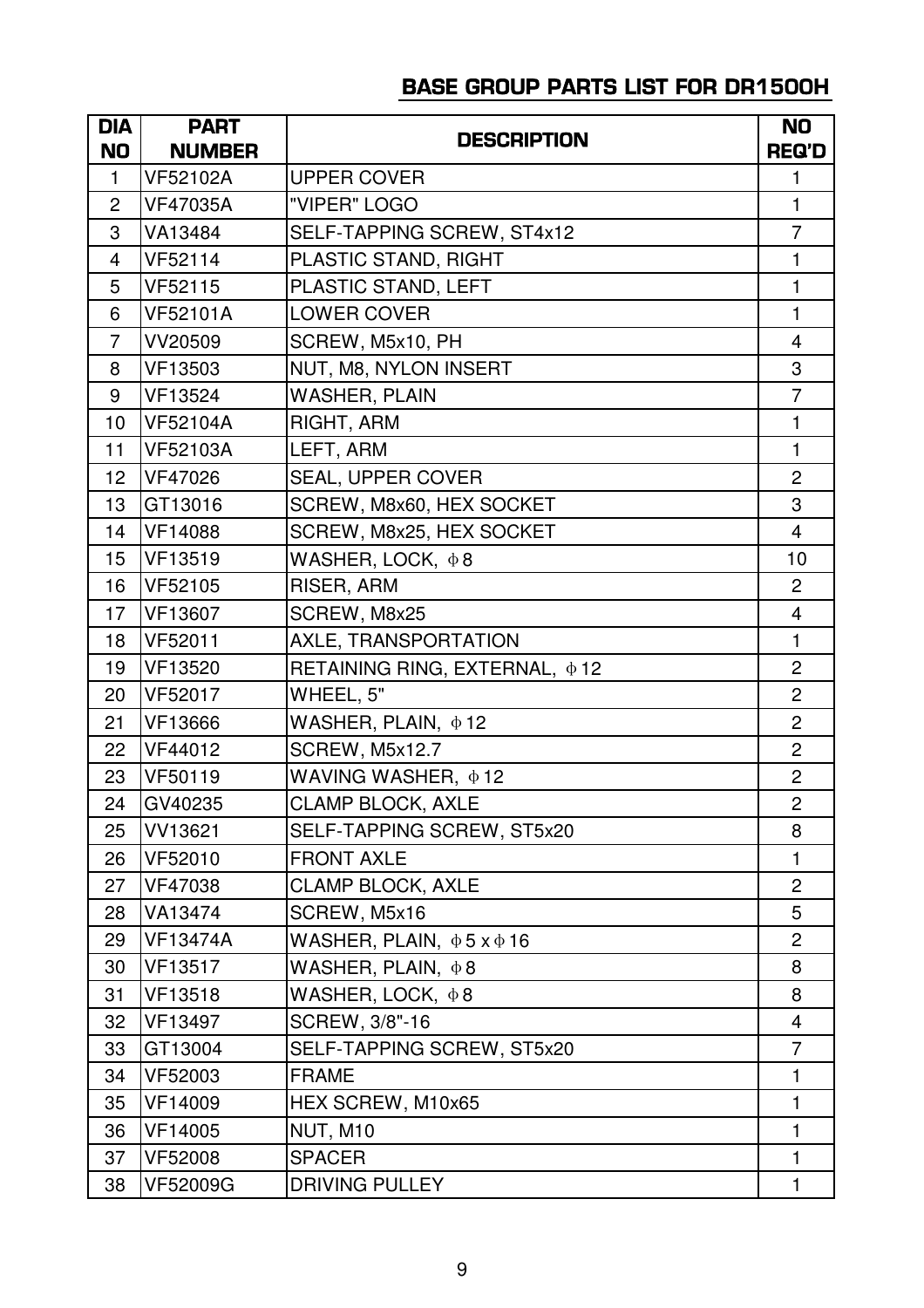## **BASE GROUP PARTS LIST FOR DR1500H**

| <b>DIA</b><br><b>NO</b> | <b>PART</b><br><b>NUMBER</b> | <b>DESCRIPTION</b>             | <b>NO</b><br><b>REQ'D</b> |
|-------------------------|------------------------------|--------------------------------|---------------------------|
| 39                      | VF14004                      | RETAINING RING, EXTERNAL, \$19 | 2                         |
| 40                      | VF50123                      | WASHER, $\Phi$ 19              | $\overline{2}$            |
| 41                      | VF47027                      | WAVING WASHER, \$19            | $\overline{2}$            |
| 42                      | VF47055                      | WHEEL, 160mm                   | $\overline{2}$            |
| 43                      | VA96851                      | CAP, AXLE                      | $\overline{2}$            |
| 44                      | VF52021                      | <b>WASHER, PLAIN</b>           | $\overline{2}$            |
| 45                      | VF14008                      | SCREW, 5/16"-18                | 1                         |
| 46                      | VF99003A                     | <b>BIG MOUTH</b>               | 1                         |
| 47                      | GT13018                      | HEX SCREW, M8x30               | 1                         |
| 48                      | VF99024D                     | <b>PAD HOLDER</b>              | 1                         |
| 49                      | VF14079B                     | <b>VEE BELT</b>                | $\mathbf{1}$              |
| 50                      | <b>VF52004A</b>              | <b>DRIVEN PULLEY</b>           | 1                         |
| 51                      | VF52001                      | <b>KEY</b>                     | 1                         |
| 52                      | VF52005                      | <b>DRIVEN SHAFT</b>            | $\mathbf{1}$              |
| 53                      | VF14075                      | BEARING, 60042RS               | $\overline{2}$            |
| 54                      | VF52006                      | <b>SPACER</b>                  | $\mathbf{1}$              |
| 55                      | VF14003                      | <b>LOCK</b>                    | $\overline{2}$            |
| 56                      | VF14007                      | HEX SCREW, M10x32              | $\overline{4}$            |
| 57                      | VF52007                      | MOUNTING PLATE, DRIVEN SHAFT   | 1                         |
| 58                      | VF52002                      | <b>BUMPER</b>                  | 1                         |
| 59                      | VF52106                      | <b>MOUNTING PLATE</b>          | $\overline{2}$            |
| 60                      | VF52022                      | THERMAL CONDUCTION GASKET      | 1                         |
| 61                      | VF44204                      | <b>RECTIFIER</b>               | 1                         |
| 62                      | VF52023                      | <b>COVER, RECTIFIER</b>        | 1                         |
| 63                      | ZD40205                      | <b>KEY, MOTOR SHAFT</b>        | 1                         |
| 64                      | ZD40                         | MOTOR, 120V 3200 R.P.M         | 1                         |
| 65                      | VF99926-2                    | <b>CARBON BRUSH</b>            | 1                         |